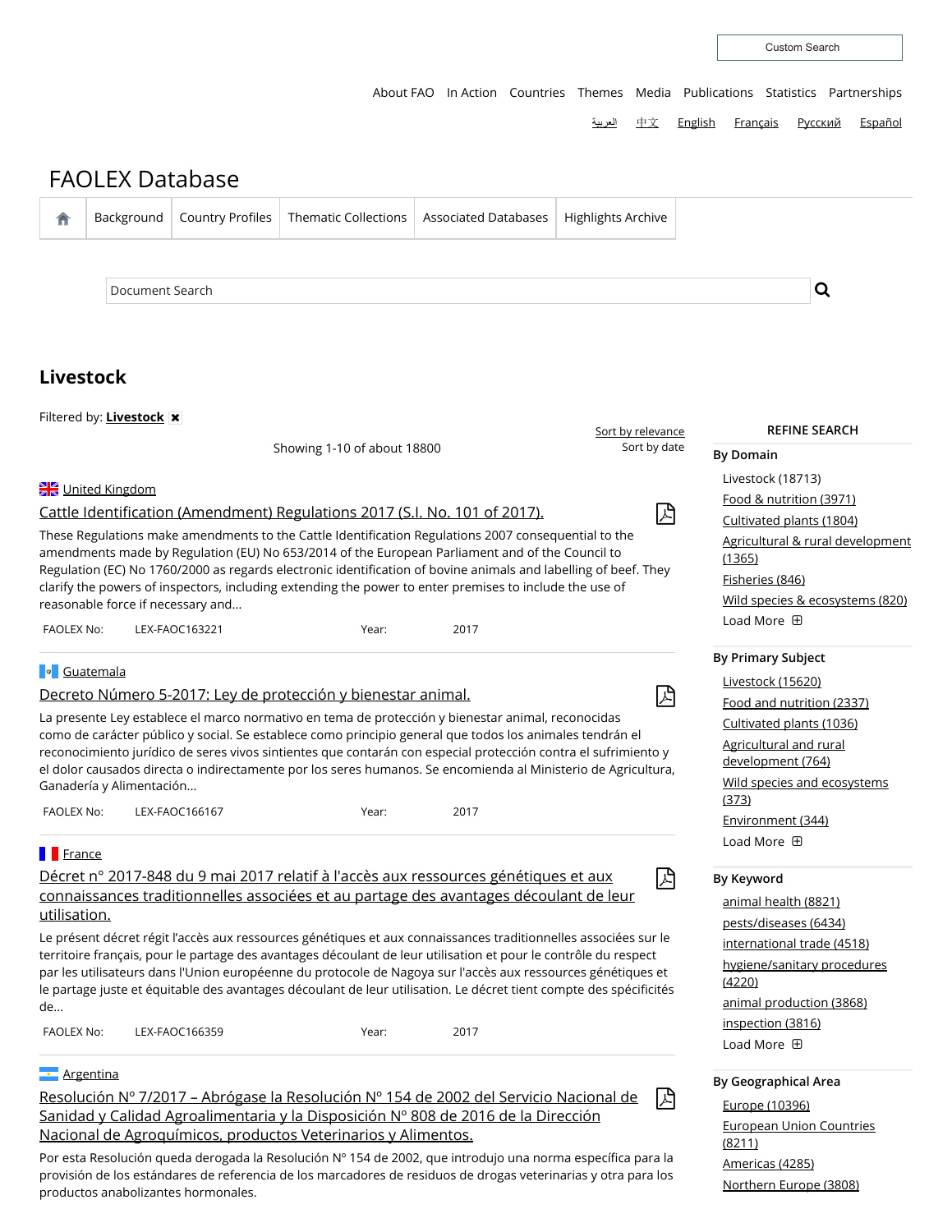| FAOLEX No:           | LEX-FAOC162150                                                                   | Year: | 2017                                                                                                                                                                                                                        | Southern Europe (2691)                      |
|----------------------|----------------------------------------------------------------------------------|-------|-----------------------------------------------------------------------------------------------------------------------------------------------------------------------------------------------------------------------------|---------------------------------------------|
|                      |                                                                                  |       |                                                                                                                                                                                                                             | South America (2558)<br>Load More <b>ED</b> |
| <b>Argentina</b>     |                                                                                  |       |                                                                                                                                                                                                                             |                                             |
|                      | de la Tuberculosis Bovina en la Provincia de Neuguén.                            |       | Resolución Nº 25/2017 - Convalidación del Programa Regional de Control y Erradicación<br>凶                                                                                                                                  | <b>By Country/Territory</b>                 |
|                      |                                                                                  |       |                                                                                                                                                                                                                             | United Kingdom (1150)                       |
|                      | Bovina en la Provincia de Neuquén.                                               |       | Por la presente Resolución se convalida el Programa Regional de Control y Erradicación de la Tuberculosis                                                                                                                   | European Union (1061)                       |
| FAOLEX No:           | LEX-FAOC162163                                                                   | Year: | 2017                                                                                                                                                                                                                        | Ireland (722)                               |
|                      |                                                                                  |       |                                                                                                                                                                                                                             | Spain (699)                                 |
| <b>Nali</b>          |                                                                                  |       |                                                                                                                                                                                                                             | <b>France (621)</b>                         |
|                      | Ordonnance n°2017-010/P-RM du 23 février 2017 portant création du Projet 1 du    |       | 兦                                                                                                                                                                                                                           | Croatia (508)<br>Load More <b>ED</b>        |
| au Sahel.            |                                                                                  |       | Programme de Renforcement de la Résilience à l'Insécurité alimentaire et nutritionnelle                                                                                                                                     |                                             |
|                      |                                                                                  |       | La présente ordonnance crée le Projet 1 du Programme de Renforcement de la Résilience à l'Insécurité                                                                                                                        | <b>By Territorial Subdivision</b>           |
|                      |                                                                                  |       | alimentaire et nutritionnelle au Sahel (P2RS) dont la mission est d'améliorer la sécurité alimentaire et                                                                                                                    | England (284)                               |
|                      |                                                                                  |       | nutritionnelle au Mali en vue d'éradiquer les causes structurelles des crises alimentaires et nutritionnelles                                                                                                               | <b>Wales</b> (266)                          |
|                      | production de transformation et                                                  |       | aigues et chroniques. A ce titre, il est chargé notamment de développer les infrastructures rurales de                                                                                                                      | Scotland (262)<br>Northern Ireland (216)    |
| <b>FAOLEX No:</b>    | LEX-FAOC165328                                                                   | Year: | 2017                                                                                                                                                                                                                        | Alberta (89)                                |
|                      |                                                                                  |       |                                                                                                                                                                                                                             | Commonwealth (62)                           |
| <b>E</b> Croatia     |                                                                                  |       |                                                                                                                                                                                                                             | Load More <b>ED</b>                         |
|                      |                                                                                  |       | 囚<br>Regulation amending the Regulation on the protection of animals used for scientific                                                                                                                                    |                                             |
| purposes.            |                                                                                  |       |                                                                                                                                                                                                                             | By Type Of Text                             |
|                      |                                                                                  |       | This Regulation amends some provision part of the Regulation on the protection of animals used for scientific                                                                                                               | Regulation (14031)                          |
|                      |                                                                                  |       | purposes (Official Gazette 55/2013). Changes are related to the general definitions, terms and denominations                                                                                                                | Legislation (3905)                          |
| (articles 3 and 12). |                                                                                  |       |                                                                                                                                                                                                                             | Miscellaneous (327)                         |
| FAOLEX No:           | LEX-FAOC166443                                                                   | Year: | 2017                                                                                                                                                                                                                        | International Agreement (251)               |
|                      |                                                                                  |       |                                                                                                                                                                                                                             | Policy (201)                                |
| <b>Argentina</b>     |                                                                                  |       |                                                                                                                                                                                                                             | <u>Constitution (6)</u>                     |
|                      |                                                                                  |       | Resolución 329-E/2017 - Mantiénese Registro Nacional de Establecimientos Pecuarios<br>囚                                                                                                                                     | <b>By Year</b>                              |
| de Engorde.          |                                                                                  |       |                                                                                                                                                                                                                             |                                             |
|                      |                                                                                  |       | Por medio de la presente Resolución se mantiene el Registro Nacional de Establecimientos Pecuarios de<br>Engorde (creado mediante Resolución Nº 70 de 2001) y se establecen los nuevos requisitos de instalaciones,         | <u>2017 (98)</u><br><u>2016 (529)</u>       |
|                      |                                                                                  |       | bioseguridad, higiene y manejo sanitario, para el registro y la habilitación sanitaria de establecimientos de                                                                                                               | 2015 (725)                                  |
|                      |                                                                                  |       | engorde a corral que presentan confinamiento de bovinos, bubalinos, caprinos y ovinos, sin acceso a                                                                                                                         | 2014 (965)                                  |
| pastoreo.            |                                                                                  |       |                                                                                                                                                                                                                             | 2013 (1011)                                 |
| FAOLEX No:           | LEX-FAOC166376                                                                   | Year: | 2017                                                                                                                                                                                                                        | 2012 (1088)                                 |
| Lebanon              |                                                                                  |       |                                                                                                                                                                                                                             | Load More <b>ED</b>                         |
|                      |                                                                                  |       | Resolution No.46/1 of 2017 amending article 8 of Resolution No.46/1 of 2017 amending<br>闪                                                                                                                                   | <b>By Language</b>                          |
|                      | article 8 of Resolution No.487/1 of 2014 on Export and re-export of live cattle. |       |                                                                                                                                                                                                                             | English (6230)                              |
|                      |                                                                                  |       | This Resolution consisting of 2 articles aims at amending article 8 of the Resolution of 2014, the rest remains<br>without modification. It extends until 31/12/2017 the established provisions for forest goats and sheep. | Spanish (3909)                              |
| FAOLEX No:           |                                                                                  |       | 2017                                                                                                                                                                                                                        | French (2521)                               |
|                      | LEX-FAOC164673                                                                   | Year: |                                                                                                                                                                                                                             | German (886)<br>Russian (719)               |
| <u>ie Uruguay</u>    |                                                                                  |       |                                                                                                                                                                                                                             | Portuguese (601)                            |
|                      |                                                                                  |       | Decreto Nº 311/016 - Se aprueba la nueva estructura organizacional y de gestión de la<br>凶<br>Comisión Nacional Honoraria de Tenencia Responsable y Bienestar Animal, ex Comisión                                           | Load More <b>ED</b>                         |
|                      | Nacional Honoraria de Bienestar Animal.                                          |       |                                                                                                                                                                                                                             |                                             |
|                      |                                                                                  |       | Por medio de este Decreto se aprueba la nueva estructura organizacional y de gestión de la Comisión Nacional                                                                                                                |                                             |
|                      | compañía y animales de producción.                                               |       | Honoraria de Tenencia Responsable y Bienestar Animal, que constará de dos áreas distintas: animales de                                                                                                                      |                                             |
| FAOLEX No:           | LEX-FAOC160937                                                                   | Year: | 2016                                                                                                                                                                                                                        |                                             |
|                      |                                                                                  |       |                                                                                                                                                                                                                             |                                             |

[1](javascript:void(0);) [2](javascript:void(0);) [3](javascript:void(0);) [4](javascript:void(0);) [5](javascript:void(0);) [6](javascript:void(0);)